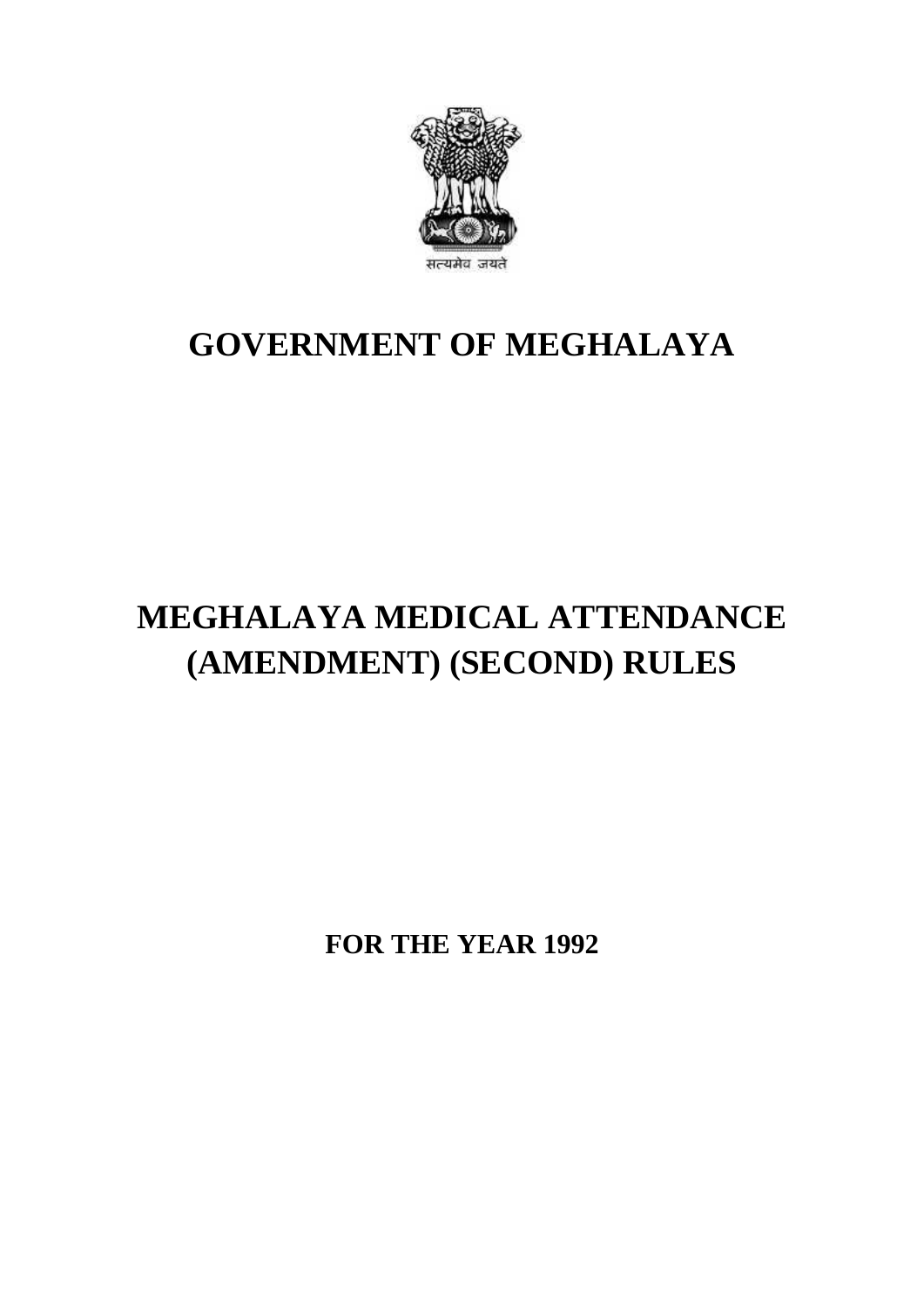### **GOVERNMENT OF MEGHALAYA HEALTH AND FAMILY WELFARE DEPARTMENT**

**….**

#### ORDERS BY THE GOVERNOR

#### **NOTIFICATION**

## The 14<sup>th</sup> December, 1992

NOTIFICATION<br>The 14<sup>th</sup> December, 1992<br>No. Health. 151/88/37:- In exercise of the powers conferred by the proviso to Article 309 of<br>the Constitution, the Governor of Meghalaya is pleased to make the following rules further The 14<sup>th</sup> December, 1992<br>No. Health. 151/88/37:- In exercise of the powers conferred by the proviso to Article 309 of<br>the Constitution, the Governor of Meghalaya is pleased to make the following rules further to<br>amend the Abo. Health. 151/88/37:- In exercise of the powers conferred by the provers constitution, the Governor of Meghalaya is pleased to make the foll amend the Meghalaya Medical Attendance Rules, 1981, namely:-<br>Short title and No. Health. 151/88/37:- In exercise of the powers conferred by the proviso to Article 309 of<br>the Constitution, the Governor of Meghalaya is pleased to make the following rules further to<br>amend the Meghalaya Medical Attenda

| No. Health. 151/88/37: In exercise of the powers conferred by the proviso to Article 309 of<br>the Constitution, the Governor of Meghalaya is pleased to make the following rules further to<br>amend the Meghalaya Medical Attendance Rules, 1981, namely:- |  |                                                                                                                                                                                                                                                                                                                                                                                                                                                                                                                                                                         |
|--------------------------------------------------------------------------------------------------------------------------------------------------------------------------------------------------------------------------------------------------------------|--|-------------------------------------------------------------------------------------------------------------------------------------------------------------------------------------------------------------------------------------------------------------------------------------------------------------------------------------------------------------------------------------------------------------------------------------------------------------------------------------------------------------------------------------------------------------------------|
| Short title and<br>commencement                                                                                                                                                                                                                              |  | 1. (1) These rules may be called the Meghalaya Medical Attendance<br>(Amendment) (Second) Rules, 1992.                                                                                                                                                                                                                                                                                                                                                                                                                                                                  |
|                                                                                                                                                                                                                                                              |  | (2) They shall come into force at once.                                                                                                                                                                                                                                                                                                                                                                                                                                                                                                                                 |
| Amendment of<br>rule 2.                                                                                                                                                                                                                                      |  | 2. In Rule 2 of the Meghalaya Medical Attendance Rules, 1981<br>(hereinafter referred to as the principal rules), for the existing clause<br>(b) of sub-rule (1) the following shall be substituted, namely:-                                                                                                                                                                                                                                                                                                                                                           |
|                                                                                                                                                                                                                                                              |  | "(b) retired members of the Joint Assam-Meghalaya Cadre of the All<br>India Services who had served and retired from the Meghalaya Wing<br>irrespective of their place of permanent settlement or who are re-<br>employed under Government of Meghalaya or who proceeded on<br>deputation from the Meghalaya Wing to the Central Government or<br>Public Sector undertakings and retired from such Central<br>Government or Public Sector undertaking;                                                                                                                  |
|                                                                                                                                                                                                                                                              |  | Provided that in the case of those officers who retired from the<br>Central Government or a public undertaking, if similar benefits are<br>extended by the Central Government or the public undertakings, as<br>the case may be, then the officer may opt for benefits either under<br>these rules or that of the Central Government or the Public Sector<br>undertaking. Option once exercised shall be final; and"                                                                                                                                                    |
| Substitution of<br>new rule 4A                                                                                                                                                                                                                               |  | 3. For existing rule 4A of the principal rules, the following shall be<br>substituted, namely:-<br>:4A. (1) A person belonging to any of the categories<br>"Indoor<br>specified in sub-rule (1) of Rule 2 and who happens to<br>patient<br>be in a State other than Meghalaya at the time of his<br>Outside<br>being on tour, study or leave may also undergo<br>the<br>State.<br>treatment in a hospital nearest to him at the time of<br>such illness and maintained by the Government of that<br>State and the cost of treatment shall be imbursed by<br>Government. |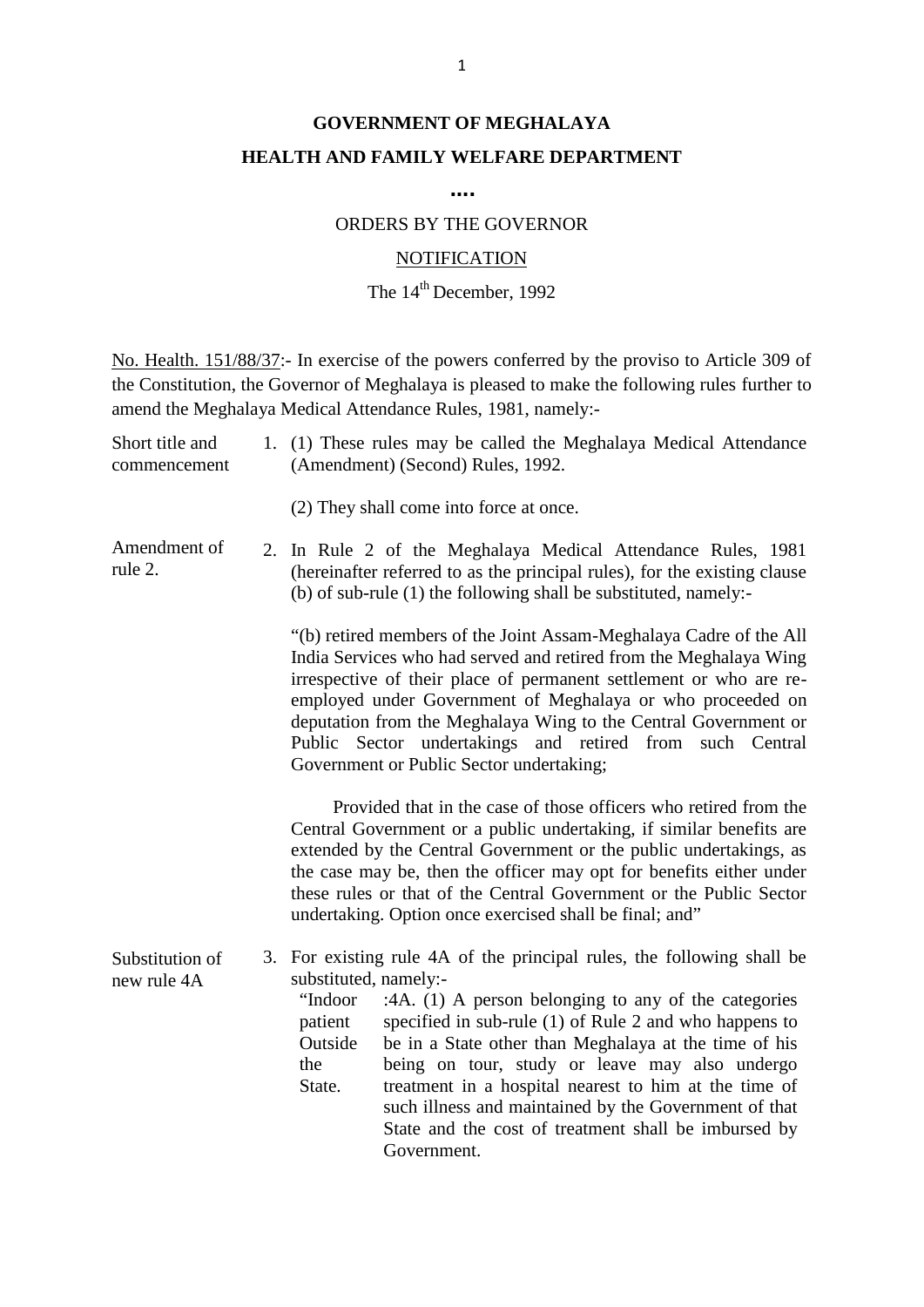State other than Meghalaya, he may – (2) In respect of a person belonging to category<br>specified in clause (b) of sub-rule (1) of Rule 2 and<br>who has settled permanently after superannuation in a<br>State other than Meghalaya, he may –<br>(a) Consult the authorised State concerned, or the Central Government or any Public undertaking. (a) Consult the authorised Medical Attendant of the<br>State concerned, or the Central Government or any<br>Public undertaking.<br>(b) Also, where the authorised Medical Attendant re-<br>commends hospitalisation, undergo treatment in commends hospitalisation, undergo treatment in a hospital maintained by the Government of that State or Central Government or any Public undertaking or in any of the Institutions recognised under these rules and situated in that State and the cost of such treatment shall be re-imbursed by the Government. (3) The bills/claims duly signed by the authorised

Medical Attendant may be substituted to the competent authority concerned. After obtaining certificate from the Director of Health Services (MI) as to the admissibility, the competent authority may sanction the reimbursement. authority concerned. After obtaining certificate from<br>the Director of Health Services (MI) as to the<br>admissibility, the competent authority may sanction the<br>reimbursement.<br>Amendment of 4. In rule 10 of the principal rules,

(2) In respect of a person belonging to category

who has settled permanently after superannuation in a

specified in clause (b) of sub-rule (1) of Rule 2 and

rule 10 following institutions shall be added namely:-

- "(l) Gauhati Neurological Research Centre, Gauhati. following institutions shall be added nam<br>
"(1) Gauhati Neurological Research Centr<br>
(m) Assam Medical College, Dibrugarh.<br>
(n) Gauhati Medical College, Dispur.<br>
(o) Silchar Medical College, Silchar.<br>
(p) Down Town Hospita
- (m) Assam Medical College, Dibrugarh.
- (n) Gauhati Medical College, Dispur.
- 
- (p) Down Town Hospital, Gauhati.
- (q) Ramkrishna Seva Kutisdan, Calcutta.
- (r) Cancer Research Centre, Thakurpukur, Calcutta.
- (s) Appollo Hospital, Madras.
- (t) Sankar Netralaya, Madras.
- (u) Orthopaedic and Prosthetic Centre, Madras.
- (v) G.B. Pant Hospital, Delhi.

(w) Post Graduate Institute of Medical Education and Research, Chandigarh".

(u) Orthopaedic and Prosthetic Centre, Madras.<br>
(v) G.B. Pant Hospital, Delhi.<br>
(w) Post Graduate Institute of Medical Education and Research,<br>
Chandigarh".<br>
Amendment of 5. In rule 14 of the principal rules, for the words rule 4 50.00 per month" the words "as may be fixed by Government from<br>
time to time" shall be substituted.<br>
N. G. Laloo<br>
Commissioner & Secretary to the Govt. of Meghalaya<br>
Health and Family Welfare Department time to time" shall be substituted.

N. G. Laloo Health and Family Welfare Department